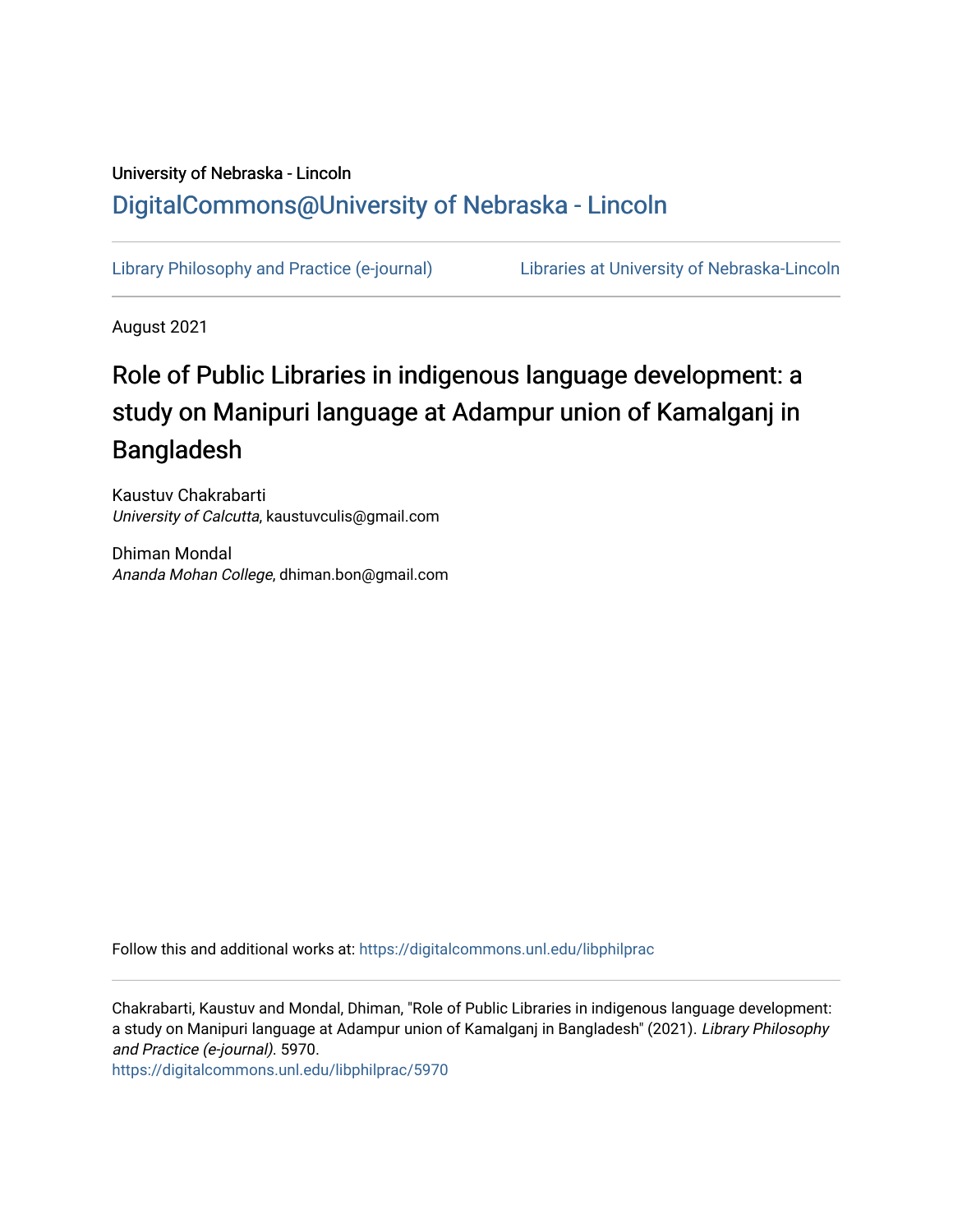Role of Public Libraries in indigenous language development: a study on Manipuri language at Adampur union of Kamalganj in Bangladesh

#### **Kaustuv Chakrabarti**

Research Scholar Dept. of Library and Information Science University of Calcutta 87/1, College Street Kolkata-700073 (India) E-mail:kaustuvculis@gmail.com

#### **Dhiman Mondal**

Librarian Ananda Mohan College 102/1, Raja Rammohan Sarani Kolkata-700009 (India) E-mail: dhiman.bon@gmail.com

#### Abstract:

Purpose: Indigenous people have their faith on traditional living cultures. But in the context of dynamic changed situation and on the perspectives of globalization in the world the concepts of transformation, absorption, integration etc have been coming in the forefront. The merging of Small into the Big is a phenomenon of the society. In this study the social and cultural life along with the demographic situation of the Manipuri peoples (Bishnupriya) have been described. The main purpose of the study is to find out the nature of the absorbing process into the use of major language by the small Bishnupriya Manipuri community people. Moreover, an attempt has been made to identify the role of public libraries in the development and continuation of traditional language spoke by Bishnupriya Manipuri, an indigenous tribal community in Bangladesh.

Scope and Coverage: Identification of the merger of traditional language of Bishnupriya Manipuri into a major language in Bangladesh and to safeguard the traditional indigenous language and culture the role of libraries has been assessed. Bishnupriya Manipuri peoples had concentrated themselves in Sylhet division and in this division the preferred place for living of Manipuri peoples is Adampur union of Kamalganj sub-division.

Methods used: Basically the descriptive method was followed in this study. The geographical area was surveyed along with observation techniques to identify the social and cultural aspects of the Manipuri peoples with special reference to their use of language as a communication medium in the society. To identify the nature of language used by Bishnupriya Manipuri peoples, the rural villages and the local market areas were surveyed during the stay at Kamalganj in Bangladesh in 2019. The public libraries were identified and described to find out their role to develop the own indigenous languages in Bangladesh. Moreover, a number of documents were searched on the issue and after reviewing those published literature an attempt of discussion was made in this study which has been concentrated and focussed.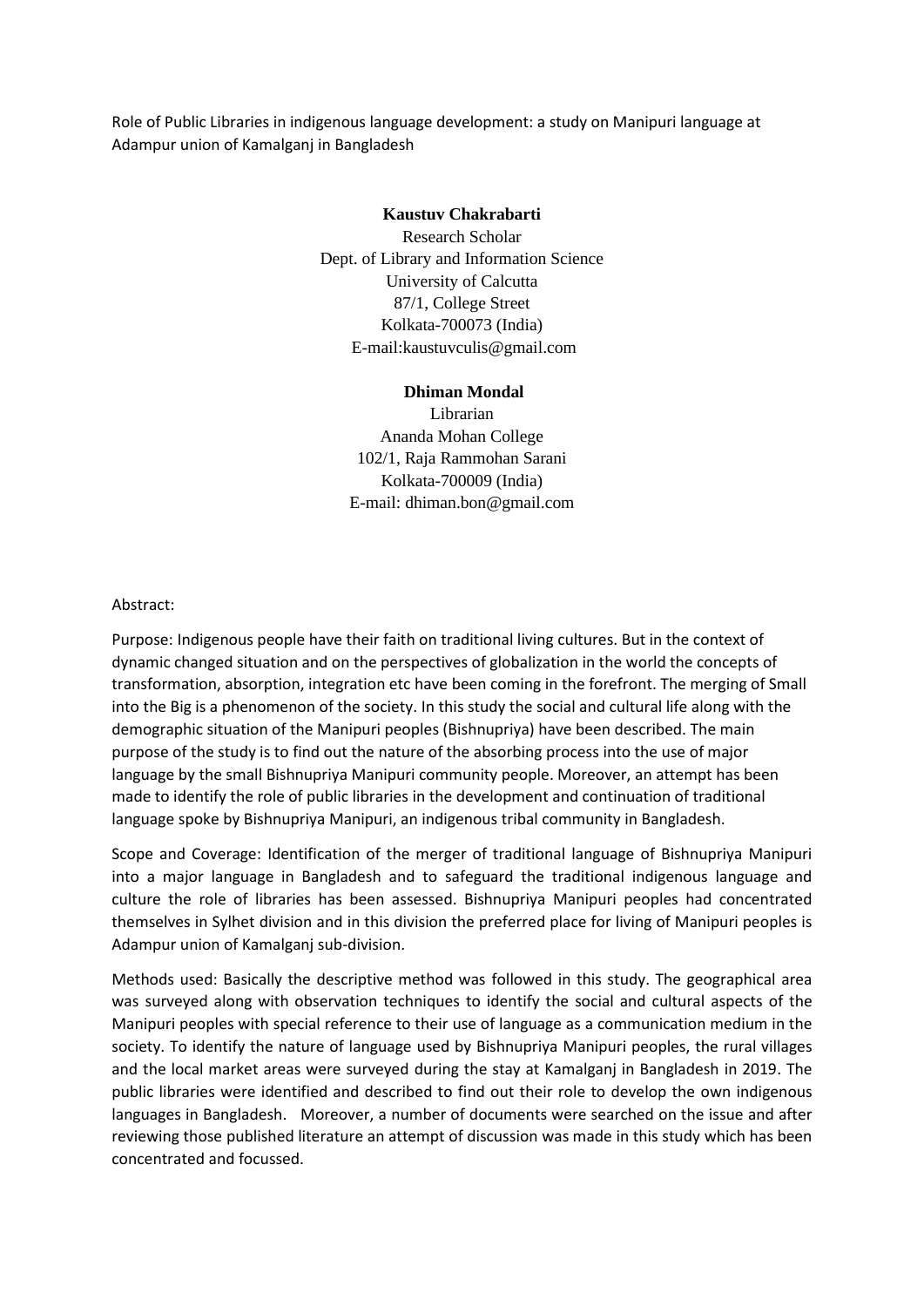Findings: As it is found from the survey that Bishnupriya Manipuri people in Bangladesh are habituated with the use of Bengali language, an attempt was made to find out the nature of origin of the language. Hence, from the discussion in the study it is revealed that a number of researches have been made in this regard. It is found that the Bishnupriya Manipuri Language may be either from the offspring of Bengali Language or from the Assamese language or Oriya language or may be regarded as own indigenous tribal language. About the role and functions of Libraries in the indigenous language development, it is seen that there is a need to establish public libraries in the rural areas. As there is no public library in the rural areas where Bishnupriya Manipuri people reside, discussion on the benefits of the public library in the language development process can not be made.

Originality / Value: The article is entirely original in nature. No other research works have been done in this regard so far.

Keywords: Indigenous Language, Manipuri Language, Language Development, Adampur union, Kamalganj, Role of Libraries, Bangladesh

#### **Introduction**:

While describing on prevention of discrimination and protection of minorities especially of the indigenous people, it is found from the reporting of Cobo (2004) that the existence of indigenous communities may consist of a number of factors which are considered as distinct from other societies. Among them, occupation of ancestral land, common ancestry with the occupation of these lands, culture in general, and in specific aspects like means of livelihood, food, dress, language, religion and geographical neighbourhood etc .are the main factors. Residing with a geographical boundary and sharing of the common beliefs, use of informal communication system among the community people are the key characteristics of an indigenous tribal community.

It is often said that indigenous peoples are representative of the diverse cultural heritage and tradition. The chairman of the UN Permanent Forum on Indigenous Issues, Mr. Magga (2004) remarked that the indigenous peoples, historically, however, have been marginalized by the dominant societies and have often faced assimilation and cultural genocide. He also remarked that the indigenous people have dynamic living cultures and seek their place in the modern world. They are not against the development but for too long they have been victims of development and sustainable development are too far for them. Naturally it is a common phenomenon that along with the development of other social and cultural factors absence of language into the main stream of the society may be one of the determining factors for the development of that particular indigenous group. It is vital to ensure the protection of the cultural identity and dignity of indigenous peoples with the development of their traditional languages. Hence the question may arise that what should be the role of the government in this regard for the development of the language of the inhabitants of the country. Which initiatives have been taken by the different organizations in culture and educational sectors? Being one of the social institutions and the recognized common place for all masses, the library should also initiate the process of language development of the inhabitants of the country concerned. So, in this study an attempt has been made to find out the scenario of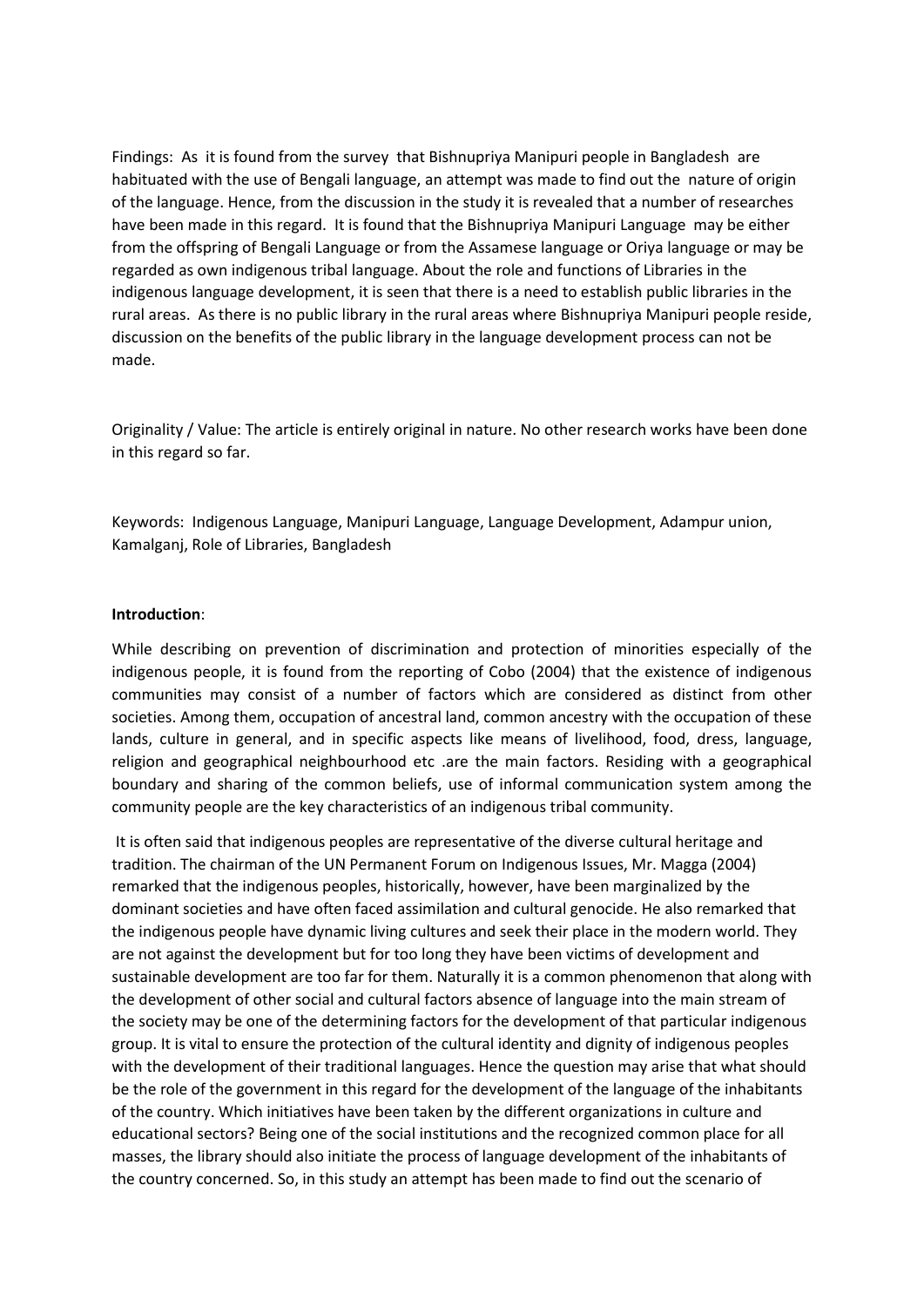languages used by the different communities, beside the particular official languages of Bangladesh. A number of communities reside in Bangladesh before the birth of the present nation and they have their own individual dialects. Some of the communities do not have their own scripts. Among the communities Bishnupriya Manipuri is one of them who are residing in Bangladesh before the birth of the present country. It is a pertinent to raise the question about the role of libraries in the arrangement of language development of the indigenous communities like Bishnupriya Manipuri in Bangladesh.

# **Review of Literature:**

Stillsmoking (1999) described about the perception of selected Blackfeet elders concerning what constitutes the traditional language base and told that tribal language is in danger of being lost. Public Library should foster inter-cultural dialogue and favour cultural diversity; support oral traditions; and ensure access for citizens to all sorts of community information. In terms of language development of indigenous communities, availability of library documents are the cause of concern along with a number of identified factors. Publishers are also responsible not to publish the indigenous materials as source materials because of poor sales reason (Fredericks & Mvunelo, 2003). Krolak (2005) showed in his paper about the dedicated nature of library and information services either in public libraries or in school libraries or in community information centres or in NGO resource centres to create literate environments that support basic education for all. Though there is an approach towards the Integration of indigenous languages, still there is a paucity of materials in some languages. Prevailing attitude of viewing English as a language of power does not provide well for indigenous language.(Prah,2007 ). Civallero (2007) described that within indigenous populations, libraries could have an important role. Reznowski (2009) described about the fostering collaborative environments through academic libraries for language revitalization which may be supposed to be an endangered one. Anyira, Onoriode and Nwabueze (2010) tried to identify the roles of indigenous knowledge in Niger Delta and how do libraries preserve these. The study was carried out by them to find out the question related to how do the library make indigenous knowledge accessible. Libraries should go beyond the traditional role of information providers to creator of contents addressing the whole (Ngulube, 2012). Ramos and Vila(nd) demonstrated some examples of good practices carried out in public libraries and their role in promoting development of languages used by the different communities in the country.

Shuva and Akter (2012) discussed about the status of non-government public libraries in Bangladesh. Ahas and Banerjee (2013) tried to depict the poor coverage and lack of comprehensiveness of national bibliography in the context of today's and tomorrow's India. Olaifa (2014) stated that language is the key to the heart of the people and the importance of the libraries in language preservation and development is huge. The study explains how the library functions as 'language bank' by preserving the linguistically documented information,hstory,ideas etc with the emphasis on the crucial role of libraries in preserving languages especially the endangered ones. Jawaharlal (2018) explained the accepted conceptualizationof information for development of social and cultural activities in people of rural ares by providing the information at all levels necessary for that. Mhlongo and Ngulube (2018) revealed the importance of Public Library in the development of indigenous Knowledge.

# **Objectives**:

The objectives of the study are:

1) to find out the language scenario of Bangladesh;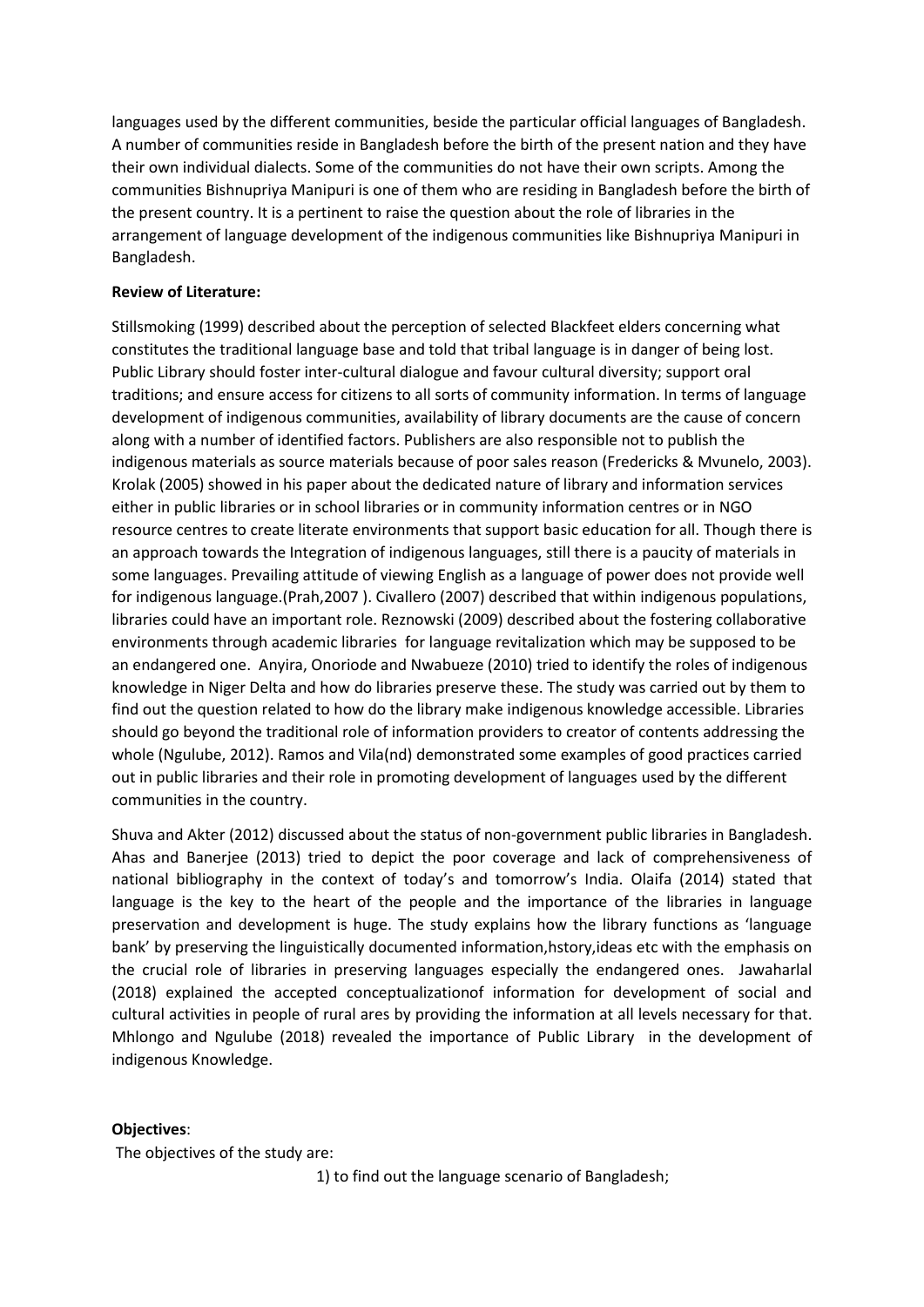- 2) to identify the absorption nature of Bishnupriya Manipuri language into Bengali language; and
- 3) to evaluate the role of the public libraries in the development of indigenous languages.

### **Methodology:**

Scope and Coverage: In this study an attempt has been made to identify the merger of traditional language of Bishnupriya Manipuri, an indigenous tribal community into a major language in Bangladesh and to safeguard their traditional indigenous language and culture the role of libraries has been assessed. Bishnupriya Manipuri peoples had concentrated themselves in Sylhet division and in this division the preferred place for living of Manipuri peoples is Adampur union of Kamalganj sub-division.

Methods used: Basically the descriptive method was followed in this study. The geographical area was surveyed along with observation techniques to identify the social and cultural aspects of the Manipuri peoples with special reference to their use of language as a communication medium in the society. To identify the nature of language used by Bishnupriya Manipuri peoples, the rural villages and the local market areas were surveyed during the stay at Kamalganj in Bangladesh in the years 2018 and 2019. The public libraries were surveyed to find out their role to develop the indigenous languages including Bishnupriya Manipuri in Bangladesh. Moreover, a number of documents were searched on the issue and based on the contents of those published literature an attempt was made to find out the language scenario used by the Manipuri in Bangladesh which is the pivotal part of discussion in this study.

#### **Setting**:

In Bangladesh, Manipuri peoples had concentrated themselves in Sylhet division where Manipuri tribes have been residing for long years. Among all the areas, the preferred place of Manipuri peoples is Kamalganj under Moulvi Bazar District. (Hoque,2015). Kamalganj is one of the places in Bangladesh where natural scenario is wonderful due to its divergent nature. The existence of hills, tea gardens, forests, water bodies like river, lake and ponds along with plain lands with full of greenish look agricultural production make Kamalganj a beautiful area in the country. Kamalganj may be considered as a symbol of unity in diversity where diverse nature of human beings having different types of racial culture, language, religion and life style live altogether. It is prominent that different types of communities along with their divergent culture move there with the assimilative and adaptive approach towards the main stream i.e. Bengali people in the society.(R Singh,2015). In this place both the majority and the minorities live together in their own way of living. Minority communities, whatever they may be either in the form of language, or in number of population, or by religion or by different ethnic nature of an indigenous identification like physique, facial structure, colour of skin etc, they are considered as minorities (Basit,2018). Among the tribal communities in Kamalganj , Bishnupriya Manipuri peoples are largest in number. Manik (2018) in his writing has shown that in Kamalganj subdivision the percentage of total number of, Manipuri peoples is 91.85% and for other minor communities, the percentage is 8.15%.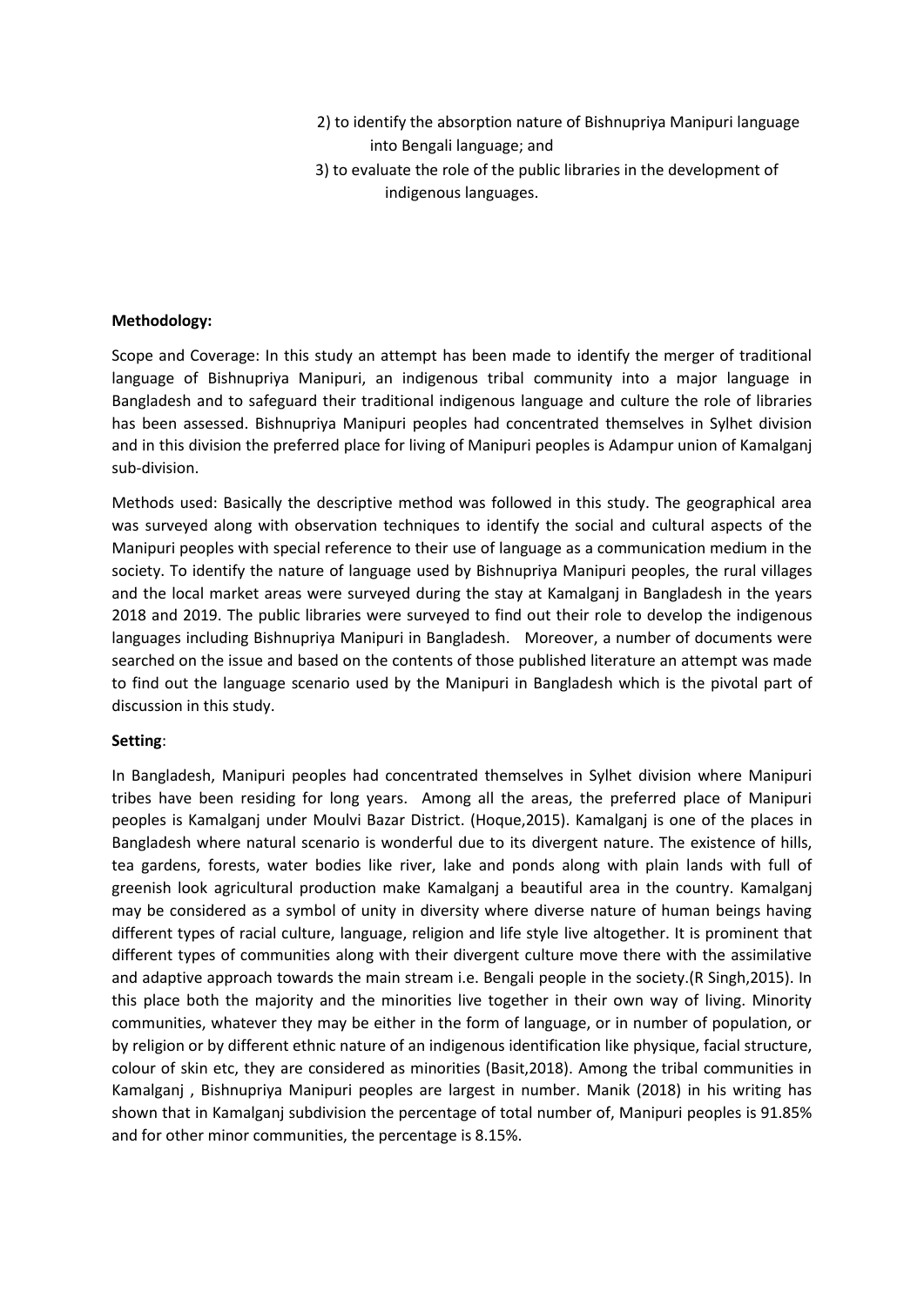From the writing of Mohanta (2015) it is found that the total population of Kamalganj subdivision is 259130 and the literacy rate is 48.6% (male 51.4% and female 45.9%). There is one municipality and nine unions in Kamalganj subdivision such as Kamalganj, Admpur, Alinagar, Islampur, Madhabpur, Rahimpur, Samsernagar, Poton Usher and Munsibazar, but majority of the Manipuri peoples live in Adampur Union. In Adampur union, there are several villages such as Konagaon, Rajkandi, Jalalpur, Tilakpur, Katabil, Uttarbhag, Madhyabhag, and Dughar where Manipuri peoples are concentrating themselves and maintaining their own tradition and culture. The area of Adampur is 114sqr km. This area is southern part of Kamalganj subdivision. The population of Adampur is 27149 (male 13159 and female13990). There are 35 Mosques, 29 Temples, 3 Churches, 1 Public Health Centre, 1 Family Welfare Centre and 3 Community Clinics in Adampur union.(Tanubabu,2015). Manipuri peoples basically are divided into two groups based on their own language. They are Manipuri (Bishnupriya) and Manipuri (Meitei). Besides these two, there is another group of Manipuri who live in Bangladesh. This group is called as Pangal. The first two groups believe in traditional religion and they are mostly follower of Vaishnavism and Hinduism, but the third group belongs to Islam religion and the population is small in number.(Singh, 2018). In regard to Food habit of Bishnupriya Manipuri peoples, they like vegetarian meals. They also have the expertise in Bengali cooking.

Manipuri peoples presently wear European and Bengali dresses. The traditional dresses like fanek and innafi are worn by the women. Bishnupriya Manipuri peoples are very much capable of their traditional weaving. They can prepare swal, bed cover, saree, scarf and winter garments in their traditional way.

 As Bishnupriya Manipuri peoples are culturally very much fond of music and dances, so beside the agricultural crops production, most of them are engaged either in teaching or in learning music and dance. Some of them are also engaged in weaving cloths or in making jewellery, or in motor mechanic and repairing works, or in photographic works.(known from Respondents during survey).

Because of their traditional belief in Vaishnavism, their main festivals are Jhulan, Rrashjatra, and Rathajatra etc. The traditional festival Shajibu (Bengali New Year) is also organised and observed by them. Therbal Tongbi dance is performed at the New Year program. Ly Haroba festival is also another main cultural festival of Manipuri peoples. Manipuri dance is very famous in this subcontinent. With the sound of Mridanga, different types of dances are performed by them. The main components of Bishnupriya Manipuri culture are based on Kirtan in, Raslila where the artists can sing, perform dance and play music with mridanga instrument. In the case of sports and games, their play styles are based on their own culture and tradition. They like to play Kang Shamba, Sagol Kang Jai, Thori Chingba etc. Kang is very much popular game among the Manipuri peoples. (Khan,2014).

In terms of language spoke by Manipuri peoples. It is already seen that there are three types of languages among the Manipuri peoples i.e. Bishnupriya, Meitei and Pangal. Meitei language is official language of Manipur state in India. It may be true that another group called as Bishnupriya Manipuri who went to Sylhet (presently in Bangladesh), the ancestral place of Shree Chaitanya .the proponent of Vaishnavism for the sake of their own religious faith. The idea of Vaishnavism was heartily accepted by Manipuri peoples when this religion was spread out in the north-eastern part of India. The language of Bishnupriya was originated from Indo-Aryan language family structure whereas Maitei language was originated from Tibeto-Burman language. In Maitei language, the script is available, but among the, Bishnupriya Manipuri peoples there is no script. And this is the background of writing this paper. Bishnupriya Manipuri peoples are fluent in Bengali language and they study Bengali language while learning in schools. Hoque (2018) rightly stated that all types of Manipuri (Bishnupriya) literature are being published in Bengali script.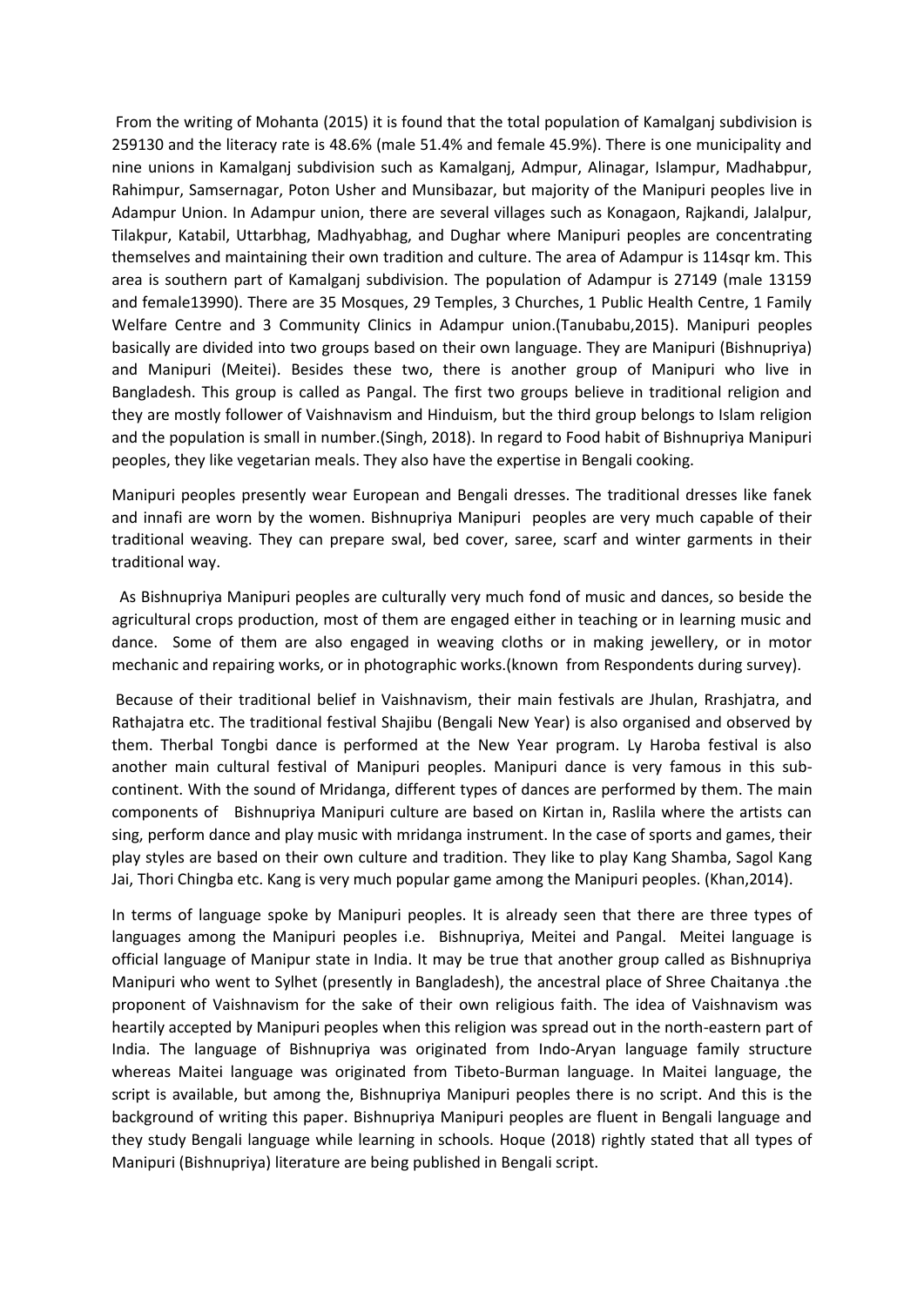#### **Public Libraries and Community Languages development in Bangladesh:**

Public library movement started in Bangladesh with the establishment of four public libraries in 1854. These are Woodburn Public Library, Jessore Public Library, Barisal Public Library, and Rangpur Public Library. Subsequently the libraries came into picture are Raja Rammohan Roy Public Library, Dhaka(1871), Siraganj Public Library (1882), NorthBook Hall Public Library (1882), Rajsahi Public Library (1884), Comilla Birchandra Public Library (1885), Pabna Ananda Public Library (1890), Noakhali Public Library (1896), Khula Umesh Chandra Public Library (1897), Natore Victora Public Library (1901), etc. It is to note that these libraries were run and maintained by private initiatives and not by the government fund.

Presently, there are different types of libraries in Bangladesh, such as Public libraries, Academic libraries, Special libraries and National library. Libraries are administered and controlled both by Government and Non- Government Organisations. Academic libraries include school, college and university libraries. The Sufia Kamal National Public Library of Bangladesh is the largest public library in Bangladesh and houses the central administration of the Department of Public Libraries which with 71 public libraries including the Central Public Library in its jurisdiction, managed by the Directorate of Public Libraries under the Ministry of Cultural Affairs. This Library is located at near Shah Bag area in Dhaka and the seventy one public libraries are included into six Divisions in Bangladesh where from administration is done. The distribution of the public libraries is as follows such as 1) 17 libraries under Dhaka Division, 2) 10 libraries under Khulna Division, 3) 4 libraries under Sylhet Division, 4) 6 libraries under Barisal Division, 5) 16 libraries under Rajsahi Division, and 6) 11 libraries under Chattogram Division. Besides above, there are 4 branch libraries, 2 sub divisional libraries and 1 special library included into the public library system In Bangladesh. There are a number of services like readers service, reference services, current awareness services , advisory services , selected dissemination of information services , information retrieval services ,book lending services , photocopy services , suggestive services ,free internet services, and old periodical display services which are provided by the public libraries.(Public Libraries in Bangladesh).

For preservation and development of language in Bangladesh it may be stated that **i**n the public library individuals have their rights to access information and ideas and for the enrichment of the community concerned language may be treated as one of the important weapons through which the needs and the requirements of the community people can be exposed and focussed. Though Public libraries in Bangladesh are important entity in rural communities who are non-advanced in true sense of the term, still, there is a dearth of rural libraries to provide assistance to community people in the development of collection of language-documents there. Even in Moulvi bazar district, there is one library which is situated in Moulvi bazaar town which is too far from the community people residing at Adampur village of Kamalganj to access the library facilities. Moreover, such rural community people are denied to get the justice because of the absence of proper use of language expression, either in written or in oral form. Hence it is important to say that the library may cater the needs of the community people as well as develop to build a link between the language development process of the community people and the provision of empowerment for them through language ability in the society.

#### **Discussion:**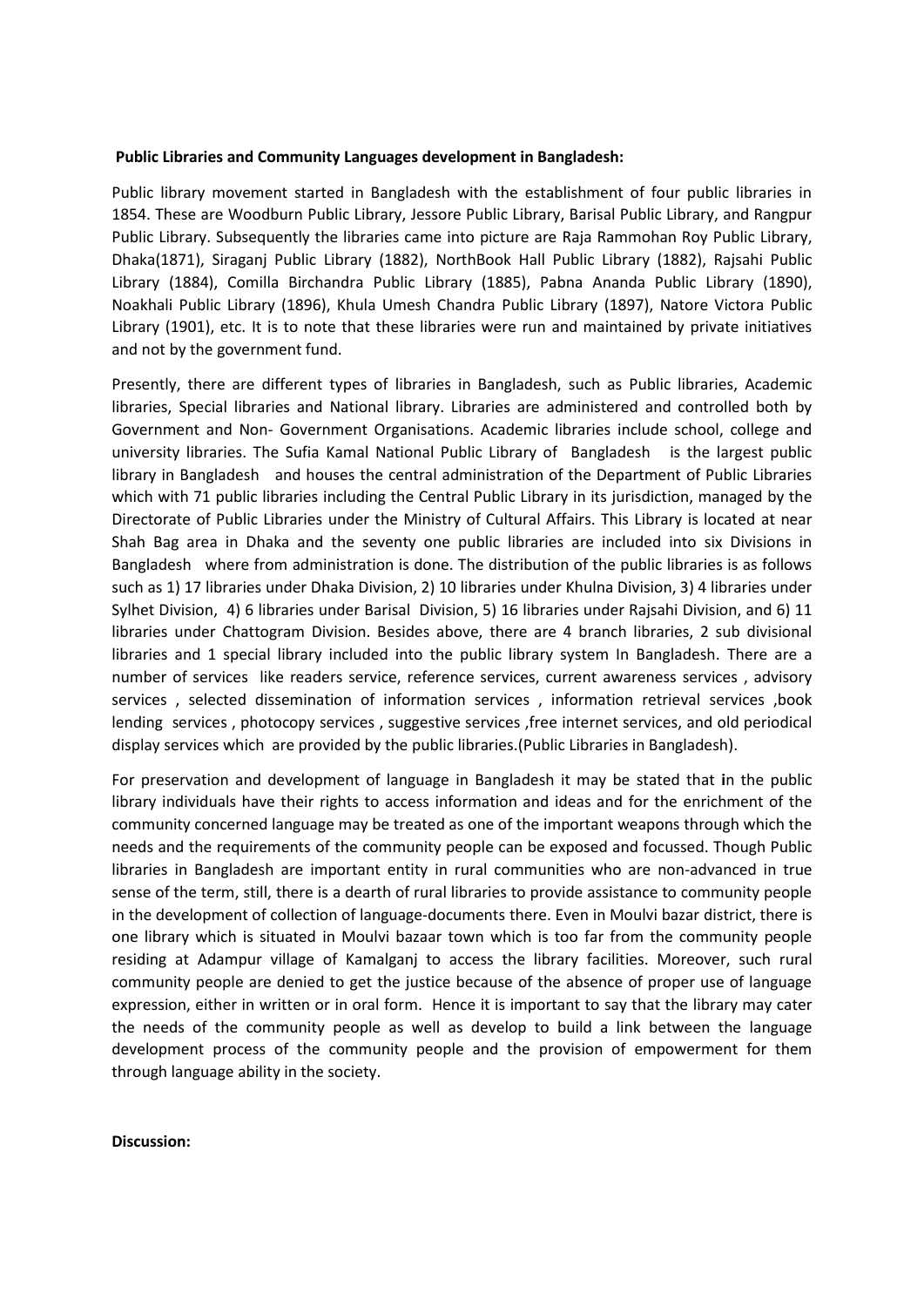The importance of languages cannot be undervalued. The preservation of invaluable wisdom, traditional knowledge and expressions of art and beauty is very much vital for any society. Because of the continuous practice for learning in academic and cultural matters and persistence desire for the upward movement, Bishnupriya Manipuri peoples are educated and a number of literature containing poems, short stories, fictions, essays, songs etc have been published by them for number of years. In the public places like temples, haat and market places, meeting for religious learning and explanation, kirtan music performance times etc Bishnupriya Manipuri language is heard and used in Bangladesh (Own observation).

From the Language scenario in the World we come to know that Asia has the most indigenous languages, closely followed by Africa. A number of factors like terrain, cultural history, spread of ancient civilizations etc play into how many languages have originated within a certain area. Ethnologue publishes that amidst the one hundred forty two language family structure in the world, the number of existing and active languages is seven thousand one hundred seventeen only. It is also known that already three hundred seventy languages are abolished from the world and 40% of languages are now endangered, often with less than one thousand speakers remaining. Meanwhile, just twenty three languages account for more than half the world's population. It is also found from the list of Ethnologue that of the one hundred forty two different language families, six stand out as the major language families of the world. They can be found throughout the world, spreading uniquely to different regions and countries. From the list of Ethnologue about the topmost spoken languages, 2020, the languages are as follows: English, Chinese, Hindi, Spanish, French, Arabic, Bengali, Russian, Portuguese and Indonesian.(Ethnologue, Languages of the World)

From the language scenario, it is seen that in a number of cases the language of the minor groups or communities have been merged into the major languages. Choosing for using of other languages and the decaying of population to speak own languages are major factors for the extinct of minor languages. According to Ethnologue, a language becomes endangered when its users begin to teach and speak a more dominant language to their children.

In the discussion of Language scenario of Bangladesh it is seen that in Bangladesh, the major language is Bengali. Beside the major language, there are forty one languages found at present from the ethnic minority groups and fifteen languages have been abolished in the recent past. All these languages are originated either from Indo-Aryan Language or from Non-Indo Aryan Language. Indo Aryan Language includes Bengali language and non Bengali languages such as Chakma, Bishnupuri, Hajong, Marma, Bihari, and Sadri. Non-Indo Aryan Language includes three types of languages such as 1) Austroasiatic language e.g. Khasi, Koda, Mundari, Santali etc, 2) Dravidian language e.g. Kurukh, Sauria Paharia etc, and 3) Tibeto-Burman language e.g. Chin languages like Falam, Haka etc, Garo, Meitei, Mizo, Tripuri languages like KokBorok, Riang, Tippera etc. Among the listed forty one languages in Bangladesh, Bishnupriya Manipuri and Meitei Manipuri languages are incorporated. Some other ethnic languages are Chak, Chakma, Garo, Hajong, Khasi, Koda, Kuruk, Kokborok, Lingum, Marma, Mizo, Kol, Mahali, Orao, Santali, Sadri, Mundari, Pangkhoa, Plar, Rakhain, Rangpuri, Riang, Rohinga, Tripura, Sauriapaharia etc. A few languages like Khumi, Pangkhoa, and Thar are on the way of abolition and merged with Bengali. Garo/ Mandi, Kurukh communities are using Bengali script. Bishnupriya Manipuri, a major populated tribal community in Bangladesh, has also no script, and they are using Bengali script and like to adopt and use Bengali medium (Akhtarujjahan, 2018; Gangte, 2006). Grierson (1968) called Bishnupriya Manipuri language as the language of eastern part of Indo European language families. This Bishnupriya Manipuri language possesses the characteristics of both Assamese & Bengali, but at the same time differs widely from both languages. But Suniti Kumar Chattopadhyay while writing the foreword of a book said that The Bishnupriya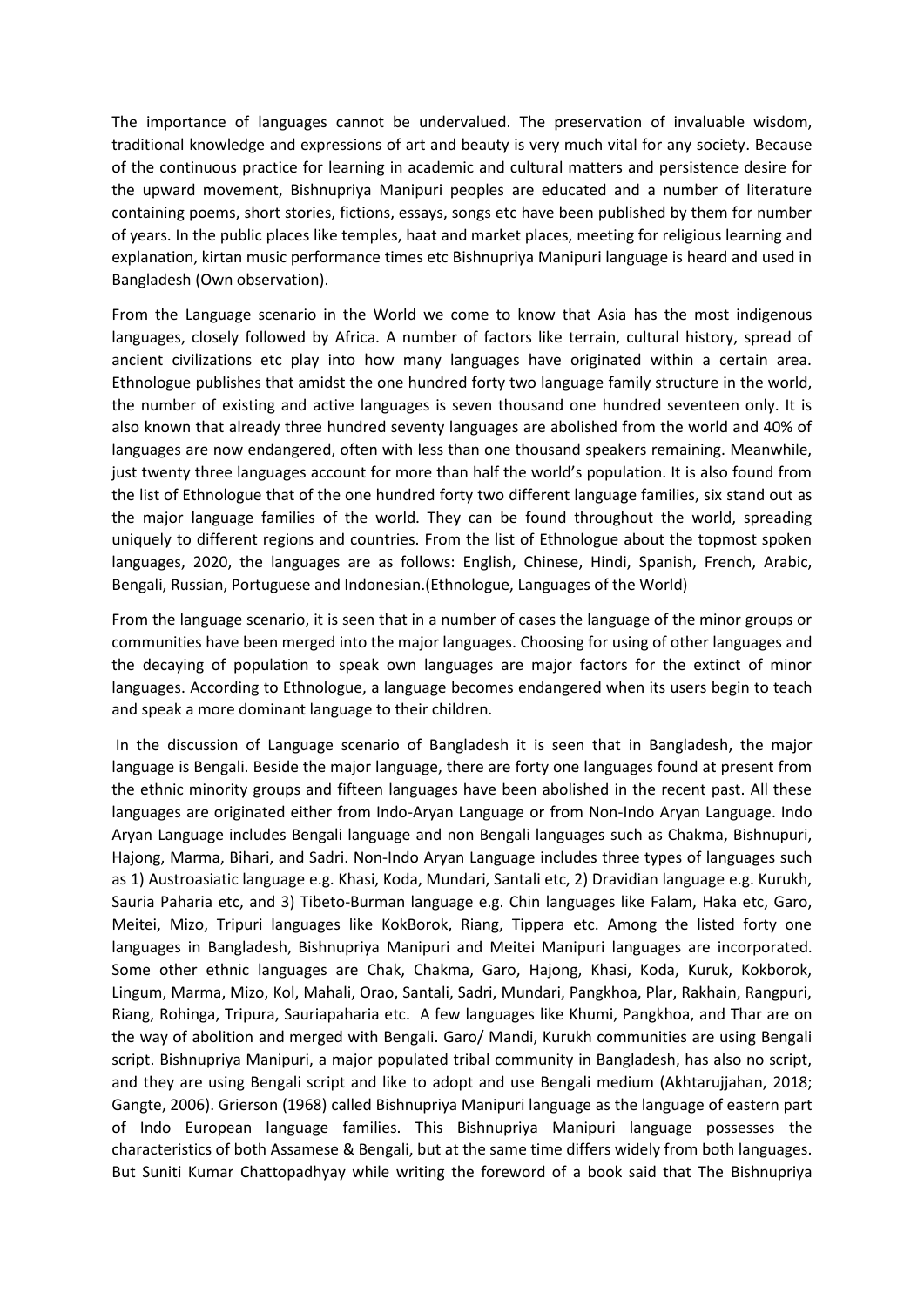Manipuri language has developed from the Eastern form of middle Indo-Asian and bears a sisterly relation to Assamese, Bengali & Oriya. Accordingly this language is quite distinct from Meitei Manipuri which belongs to the Tibeto-Burman group language. But though different in origin, Bishnupriya and Meithei are very close to each other because of the fact that the former has incorporated numerous words into its vocabulary from the later. The Bishnupriya Manipuri language as it is understood today was for towards the  $14^{th}$  &  $15^{th}$  centuries as a result of the mixture of the different dialects of Indo –Aryan group of Manipur (Singh, 1995). Habibur Rahaman (2015) depicted that Bishnupriya Manipuri language was originated during the period from 13<sup>th</sup> to 15<sup>th</sup> centuries. This language came into full form in the  $16<sup>th</sup>$  century. He identified thirty thousand vocabularies in Bishnupriya Manipuri language and among the vocabulary; two thousand words are of their own. In ancient time, in Bishnupriya language was introduced and had been using for long times with Debnagari script in Manipur. This language was used as official or court language. In the year 1627, Bishnupriya language was replaced by Meitei Language as official language in Manipur This Meitei Language was introduced and has been continuing in Manipur since then. In Bangladesh, the use of Bishnupriya Manipuri Language was there as an ancient script from the long time. Since the British period, Bishnupriya Manipuri started their writing and published a number of literature in Bengali script from Sylhet (the city was then in the eastern part of undivided Bengal in India). From there the first monthly periodical of Manipuri literature in Bengali script named 'Jagaran' was published in 1925. At present, there are thirty seven alphabets in Bishnupriya Manipuri language. And this Bishnupriya Manipuri language is the product of eastern part of Maghdi-Prakrit Language Branch, so this language is almost similar to Bengali, Assamese and Oriya languages. (A K Sherum, 2018). M K Singh (2009) opined that Maharashtri Prakrit was the main root of Bishnupriya Manipuri language. Grierson in the Vol -5, Part-1 of Linguistic Survey of India discussed about Bishnupriya Manipuri language under the heading of Mayang. He wrote that Mayang is a mongrel form of Assamese. It can equal (for perhaps more) justice be classed as a form of eastern Bengali. Suniti Kumar Chattopadhayay in his book ODBL also mentioned that Bishnupriya Manipuri language is the regional language of Bengali language. Banikanta Kakati called this Bishnupriya Manipuri language as a part of Assamese language. However, Dr, Purokait proved that Bishnupriya Manipuri language is a separate language and it differs widely from both. (S K Singh, 2018).

During the survey, a number of words were found used by Bishnupriya Manipuri peoples which are similar to Bengali language with little difference in pronunciation. These are as follows: Baba, Khura, Athith, Dant, Ahi, Nak, Kaan, Pet, Haat, Nakh, Rakta, Athu, Jang, Chul, Mati, Jangal, Gaas, Aal, Langal, Garu, Murug, Mach, Kala, Ranga, Dhan, Chaowl, Noon, Kula, Kodal, Duar, Lathi, Ghar, Roid, Duhani, Naya, Junak, Naar, etc

# **Findings:**

in Bangladesh though **i**n the public library individuals have their rights to access information and ideas but there is no specific initiative taken for the enrichment of the rural community concerned. Because of the absence of the rural libraries in the remote areas the tribal community people who are mostly the inhabitants of those areas, do not have the advantages to access the documents in the libraries of town areas. Moreover, due to social and economic factors, the poor literacy rate of the community and the shy nature of their reading habit are to be considered as the causes of backwardness. Hence, the community people are denied of getting the taste of fruits of the society. For years, Bishnupriya Manipuri people are using Bengali language as their own for reading and recreation purpose and it is continuing because of the reason that they have not their own script. A number of researches have been going on to trace the origin of the Community along with their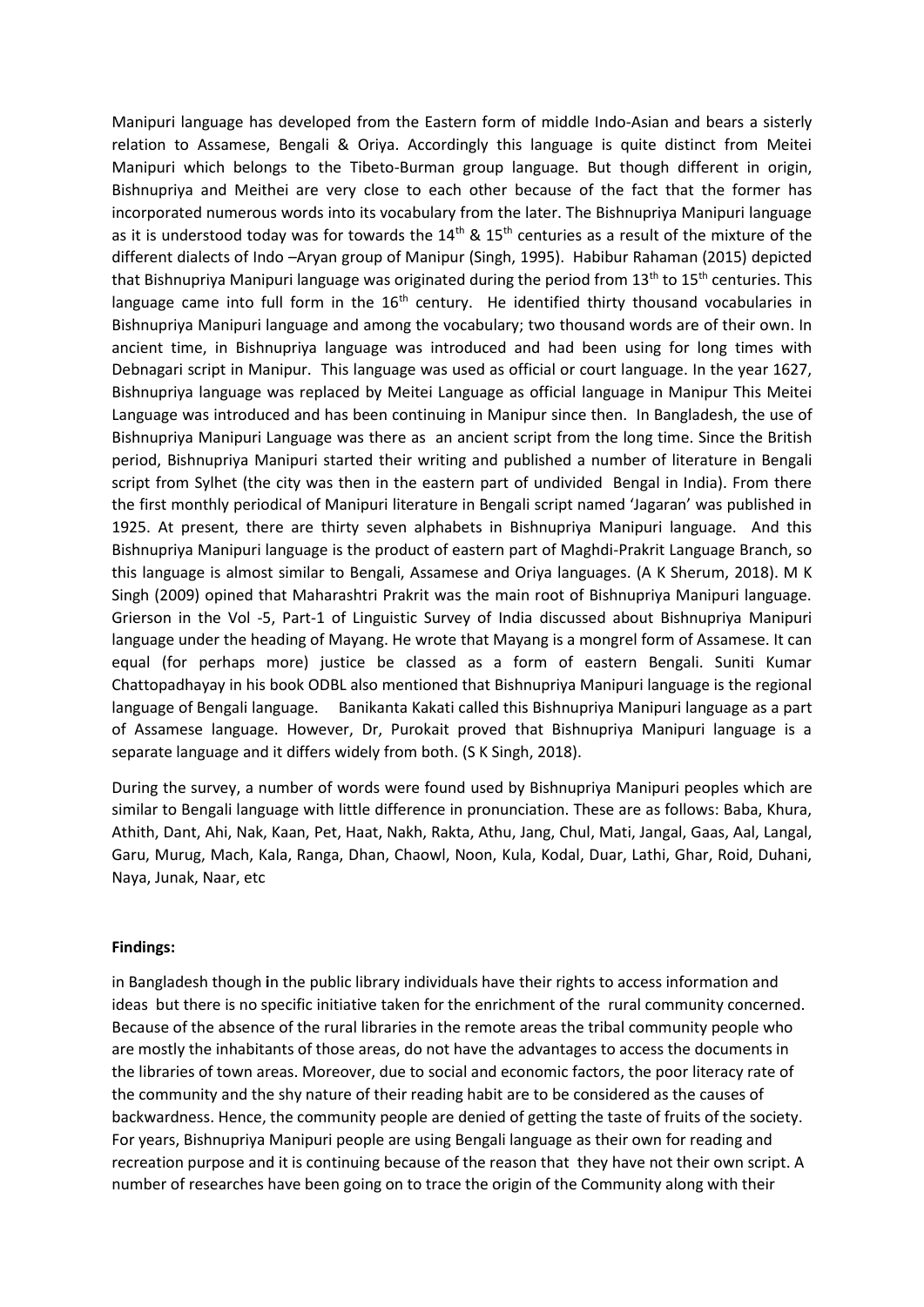language used by them. It is found from the researches that the language used by the Manipuri people in Bangladesh existing either from the dialects of the major language or from the abolishing indigenous language of the Bishnupriya Manipuri Community. However, this is happening that they are habituated with the using of Bengali language by absorbing their own indigenous language into the major language. Hence, at the present time, due to the rise of consciousness about their own identical problems, a number of efforts are going on individually or collectively by the help of government and non-government organisations.

# **Conclusion**:

In the international scenario Bengali Language is regarded as a recognised language. Bangladesh has fought for the recognition of their major language Bengali as Internationally accepted mother language. This attempt has been successful. If the Bishnupriya Manipuri language is not considered as the local part of Bengali Language then following the movement of the Bengali language for international recognition Bishnupriya Manipuri language is to be recognised on their own language based on their own identity, culture and tradition.(Afroz,2018 ). In Bangladesh, attempts are going on to implement and develop the sustainable Development Goals considering the demands with Indigenous People on the basis of the goals of the United Nations Declaration on the Rights of Indigenous Peoples. It is a hopeful matter that in Bishnupriya Manipuri language, reformation is going on. To update the Bishnupriya Manipuri language as an individual language a number of attempts have been taken by the Government and the NGOs in Bangladesh. With the efforts of Manipuri Language Research and Development Institute and a few voluntary organisation like EKDO In Bangladesh, , the script development process has been started in the recent past in Bangladesh. As a result, officially an organisation named 'Bangladesh Manipuri Sahitya Samsad' was established in 1975 to culminate the Manipuri literature.( Sherum, 2018. p96).

# **Suggestions:**

It is necessary to say that there is a need of setting up the public libraries in the rural areas. These libraries may act as community information centres and the motto will be to develop the social, cultural and economic areas of the rural communities including indigenous communities. These community information centres may act under the direction of the Directorate of Public Libraries, Government of Bangladesh. To aware and enrich the language and literature of the indigenous communities including language of the Bishnupriya Manipuri people, collections of the concerned language and literature are to be increased in those libraries and to be disseminated among the members of the community. With the passage of time it will be seen that the indigenous language of a minor community may be turned into a full-fledged blossoming one.

# **Scope for future research:**

There may be a number of studies to find out the origin of the language of the community concerned, socio-economic status of the community, cultural activities and language development, indigenous language collection development of the public libraries, etc either from the interdisciplinary approach or by the individual subject concerned.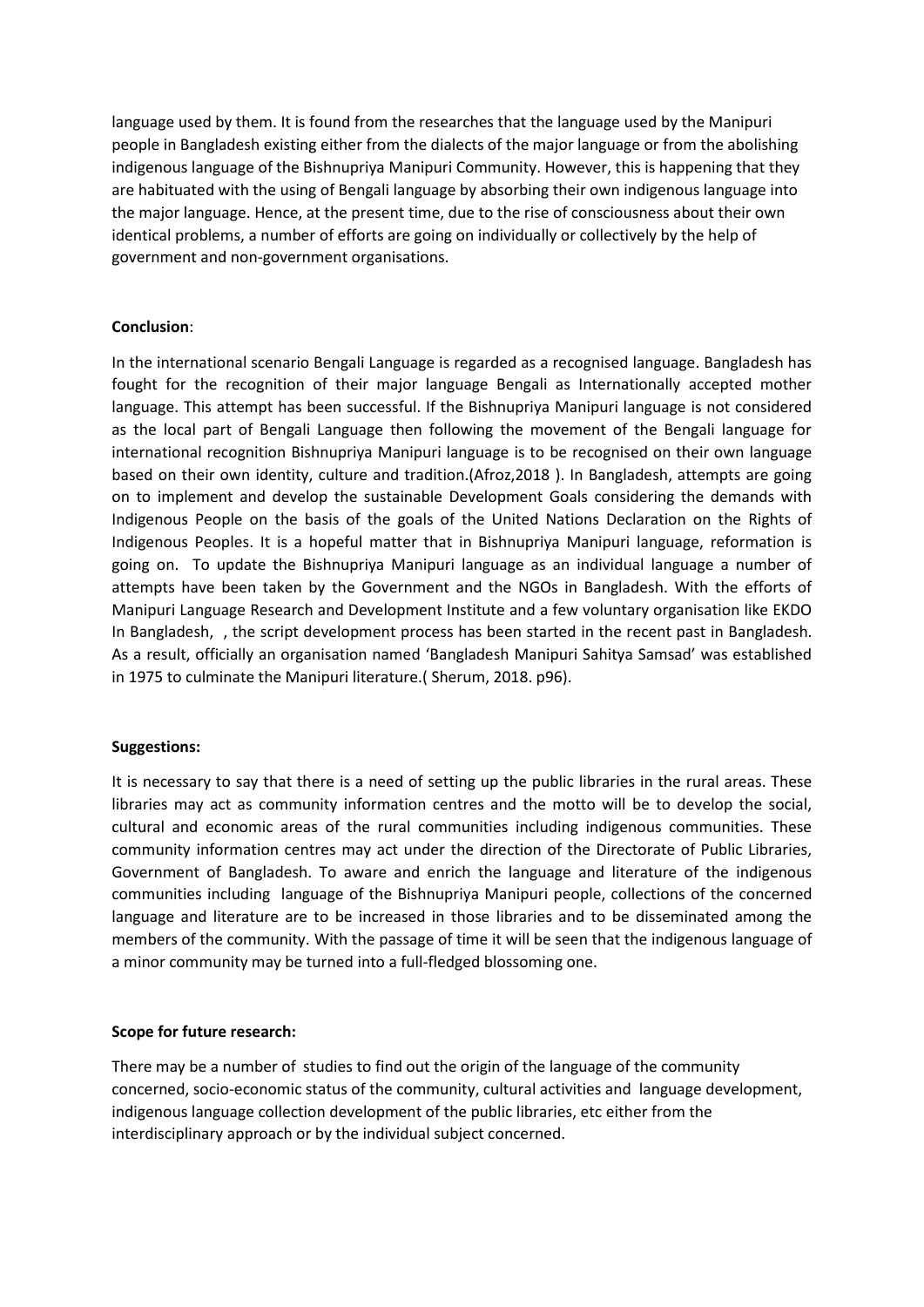# **References:**

Afroz, A. (2018). Prithibir Bhasachitra:Bangladeshe Khudra Jatisattaranadar Sahabasthan. In M. Hoque ( Ed) Kamalganj-er Vasha Boichitra. Upazila Prosason. pp85-90.

Ahas, S., & Banerjee, S. (2013). Indian National Bibliography: Today and tomorrow.

Akhtarujjahan. (2018). Kamalganje Bosbasrata Bibhinna Bhasabhasi Sampradaya O Tader Bhasa. In M. Hoque ( Ed) Kamalganj-er Vasha Boichitra. Upazila Prosason. pp 26-36.

Anyira, I., Onoriode, O.K., & Nwabueze, A. (2010). The Role of libraries in preservation and accessibility of indigeneous language in the Niger Delta region of Nigeria. *Library Philosophy and Practice. June*

Basit, S. (2018). Kamalganjer Bhasa Paristhiti: Samajbhasatattwik Bibechanar Pariprekhite. In M. Hoque ( Ed) Kamalganj-er Vasha Boichitra. Upazila Prosason. pp14-25.

Civallero, L. E. (2007). Libraries, indigenous peoples, identity & inclusion. WLIC: 73rd IFLA General Conference and Council. Durban. 128-4 Div 3 (4), 1-10.

 Cobo, J.R.M. (2004). Working definition of Indigenous peoples on Prevention of Discrimination and Protection of Minorities. In U N Biswas (Ed.), Re-Appraisal & Re-Understanding of Indigenous Peoples. pp. 1-2.

Ethnologue, Languages of the World from [www.ethnologue.com](http://www.ethnologue.com/)

Fredricks, G. H., & Mvunelo, Z. (2003). Publishing of books in indigenous South African languages and their availability and use in public libraries. South African Journal of Library and Information Science, 69(2), 133-139.

Gangte, T. S.(2006). Socio-Cultural Life of the Kukis of Manipur-A historical Analysis. In S K Pramanick and S Manna (Ed.) Explorations in Anthropology: P K Bhowmick and His Collaborative Research Works. Bidisa. The Institute of Social Research and Applied Anthropology.pp123-129.

Grierson, G.A. (1968). Linguistic Survey of India Vol -5, Part-1. Delhi. p 419.

Hoque, M. (2015). The History of Moulvibazar District. 2<sup>nd</sup> Edition. Gatidhara. Dhaka. 398p.

Hoque, M. (2018). Jebhabe Hariye Jachhe Khudra Nrigosthir Bhasa. In M. Hoque ( Ed) Kamalganj-er Vasha Boichitra. Upazila Prosason. pp37-56.

Jawaharlal (2018). The role of Public libraries in socio-cultural development in rural areas in India. *Library Progress (International*). 38 (2), 293-313.

Khan, S. (2014). Bangladesher Lokojo Somskriti Gronthamala: Sylhet. Bangla Academy.Dhaka.350p.

Krolak, L. (2005). The role of libraries in the creation of literate environments. UNESCO. Literacy for Life. Education for all Global Monitoring Report, 2006

Magga, O.H. (2004). Indigenous Peoples and Development. In U N Biswas( Ed.), Re-Appraisal & Re-Understanding of Indigenous Peoples. p 2.

Manik, S. (2018). Kamalganjer Khudra Janagosthi O Tader Bhasa prasanga. In M. Hoque ( Ed) Kamalganj-er Vasha Boichitra. Upazila Prosason. pp 70-72.